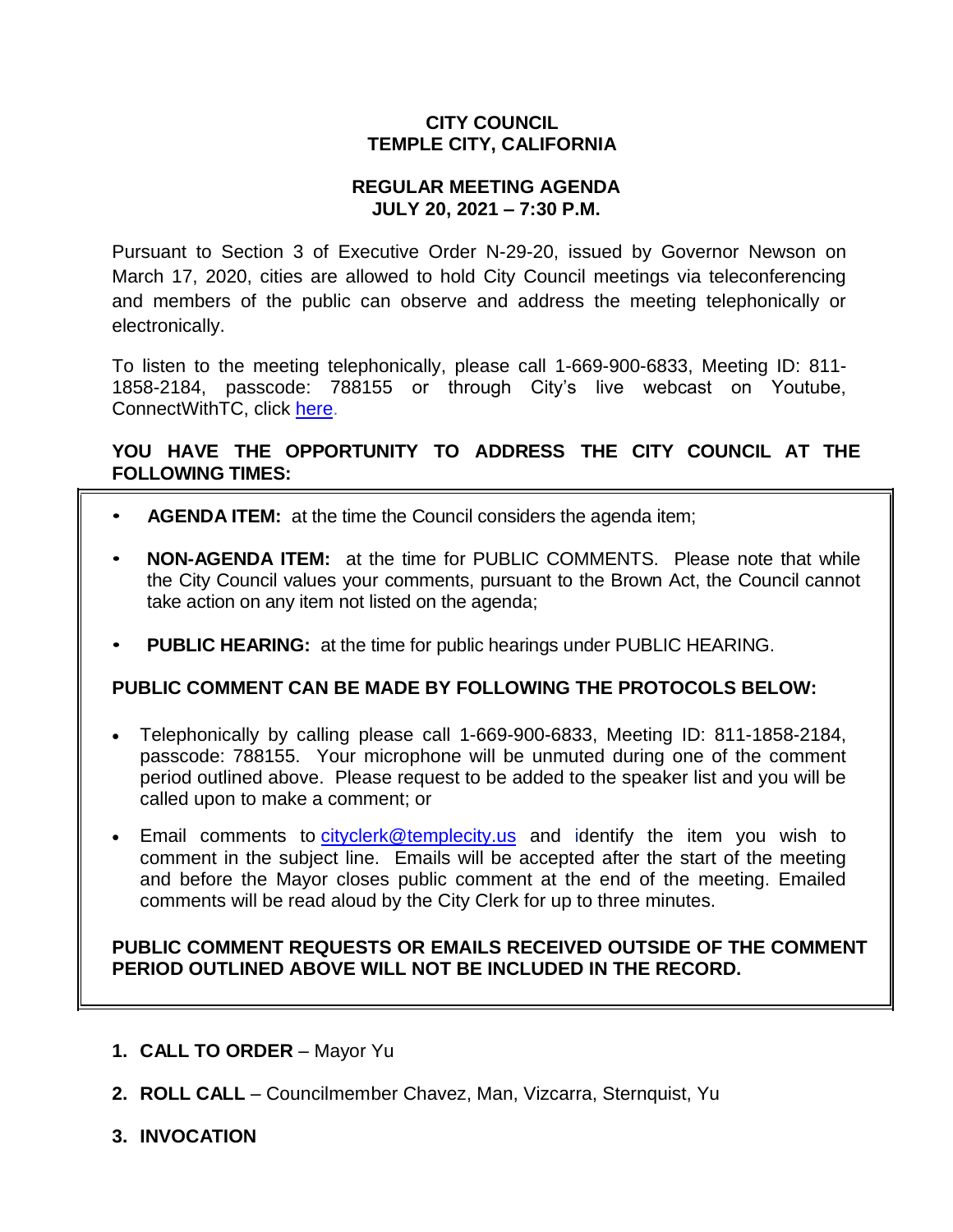# **4. PLEDGE OF ALLEGIANCE**

### **5. CEREMONIAL MATTERS – PRESENTATIONS**

# A. UPDATE FROM AREA D [DISASTER MANAGEMENT AREA COORDINATOR](https://www.ci.temple-city.ca.us/DocumentCenter/View/16513/02_5A_Presentation_Area-D-72021)  [DIANA MANZANO-GARCIA](https://www.ci.temple-city.ca.us/DocumentCenter/View/16513/02_5A_Presentation_Area-D-72021)

### **6. PUBLIC COMMENTS ON ITEMS NOT LISTED ON THE AGENDA**

The City Council will now hear public comments regarding items **not listed** on the agenda. The procedure to address the City Council is highlighted on the first page of this agenda. This section is limited to 30 minutes total.

### **7. CONSENT CALENDAR**

All Consent Calendar items may be approved in a single motion as recommended unless removed for further discussion. If members of the City Council or persons in the audience wish to discuss any matters listed on the Consent Calendar, please address them at this time.

Recommendation: Approve Items A through D per recommendations.

# A. [APPROVAL OF MINUTES](https://www.ci.temple-city.ca.us/DocumentCenter/View/16514/03_7A_CCM---2021-07-06)

The City Council is requested to review and approve the Minutes of the Regular City Council Meeting of July 6, 2021.

Recommendation: Approve.

# B. [VISA CARD](https://www.ci.temple-city.ca.us/DocumentCenter/View/16515/04_7B_Visa-Card-Report_Staff-Report0001) REPORT

The City Council is requested to receive and file the Visa Card Report.

Recommendation: Receive and file.

### C. [ADOPTION OF RESOLUTION NO. 21-5541](https://www.ci.temple-city.ca.us/DocumentCenter/View/16516/05_7C_CC-Warrant-FY-2020-21_Reso-21-5541) APPROVING PAYMENT OF BILLS [FOR FISCAL YEAR 2020-21](https://www.ci.temple-city.ca.us/DocumentCenter/View/16516/05_7C_CC-Warrant-FY-2020-21_Reso-21-5541)

The City Council is requested to adopt Resolution No. 21-5541 authorizing the payment of bills.

Recommendation: Adopt Resolution No. 21-5541.

### D. [ADOPTION OF RESOLUTION NO. 21-5542 APPROVING PAYMENT OF BILLS](https://www.ci.temple-city.ca.us/DocumentCenter/View/16517/06_7D_CC-Warrant-FY-2021-22_Reso-21-5542)  [FOR FISCAL YEAR 2021-22](https://www.ci.temple-city.ca.us/DocumentCenter/View/16517/06_7D_CC-Warrant-FY-2021-22_Reso-21-5542)

The City Council is requested to adopt Resolution No. 21-5542 authorizing the payment of bills.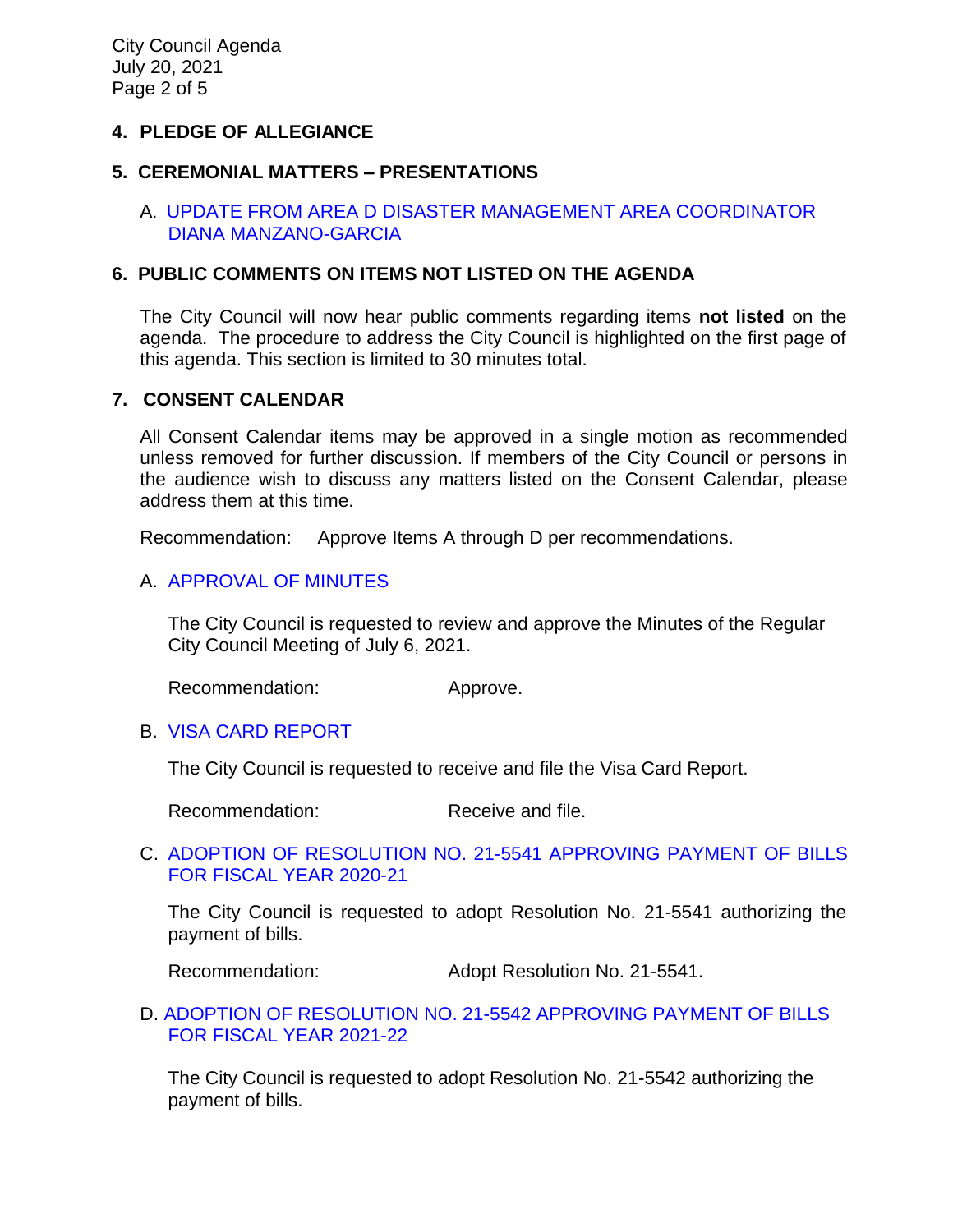City Council Agenda July 20, 2021 Page 3 of 5

Recommendation: Adopt Resolution No. 21-5542.

### **8. PUBLIC HEARING** – None

### **9. UNFINISHED BUSINESS** – None

#### **10. NEW BUSINESS**

### A. [COMMUNITY DEVELOPMENT BLOCK GRANT \(CDBG\) PROGRAM UPDATE](https://www.ci.temple-city.ca.us/DocumentCenter/View/16518/07_10A_CC-Staff-Report-CDBG-COVID-19-Programs-Updates-07202021_v4)  [REGARDING THE COVID-19 RELIEF PROGRAMS](https://www.ci.temple-city.ca.us/DocumentCenter/View/16518/07_10A_CC-Staff-Report-CDBG-COVID-19-Programs-Updates-07202021_v4)

The City has CDBG funds not allocated to a specific program. These funds are the result of loans paid back to the City and CDBG funds that went unspent. The following report summarizes the accomplishments of the grant programs and recommends to expand programs the City Council adopted for FY 21-22.

Presenter: Associate Planner

Recommendation:

- 1 Receive an update regarding the Community Development Block Grant (CDBG) and Covid-19 Relief Programs (CARES Act);
- 2. Direct staff to issue a public notice for September 7, 2021, amending the allocations for the Fiscal Year (FY) 2021-22 CDBG programs as shown in Table 2; and
- 3. Direct staff to return on November 2, 2021, to discuss FY 2022-23 CDBG Programs.

#### **11. UPDATE FROM CITY MANAGER**

### **12. UPDATE FROM CITY ATTORNEY**

# **13. COUNCIL REPORTS REGARDING AD HOC OR STANDING COMMITTEE MEETINGS**

- A. SCHOOL DISTRICT/CITY STANDING COMMITTEE (Councilmember Man and Councilmember Chavez) – Formed 1/3/2012
- B. LAS TUNAS DOWNTOWN REVITALIZATION STANDING COMMITTEE (Councilmember Chavez and Mayor Yu) – Formed 2/18/2014
- C. FUTURE DEVELOPMENT OF CITY PROPERTIES STANDING COMMITTEE (Mayor Yu and Councilmember Man) – Formed 2/18/2014
- D. AUDIT STANDING COMMITTEE (Councilmember Chavez and Mayor Yu) – Formed 7/15/2014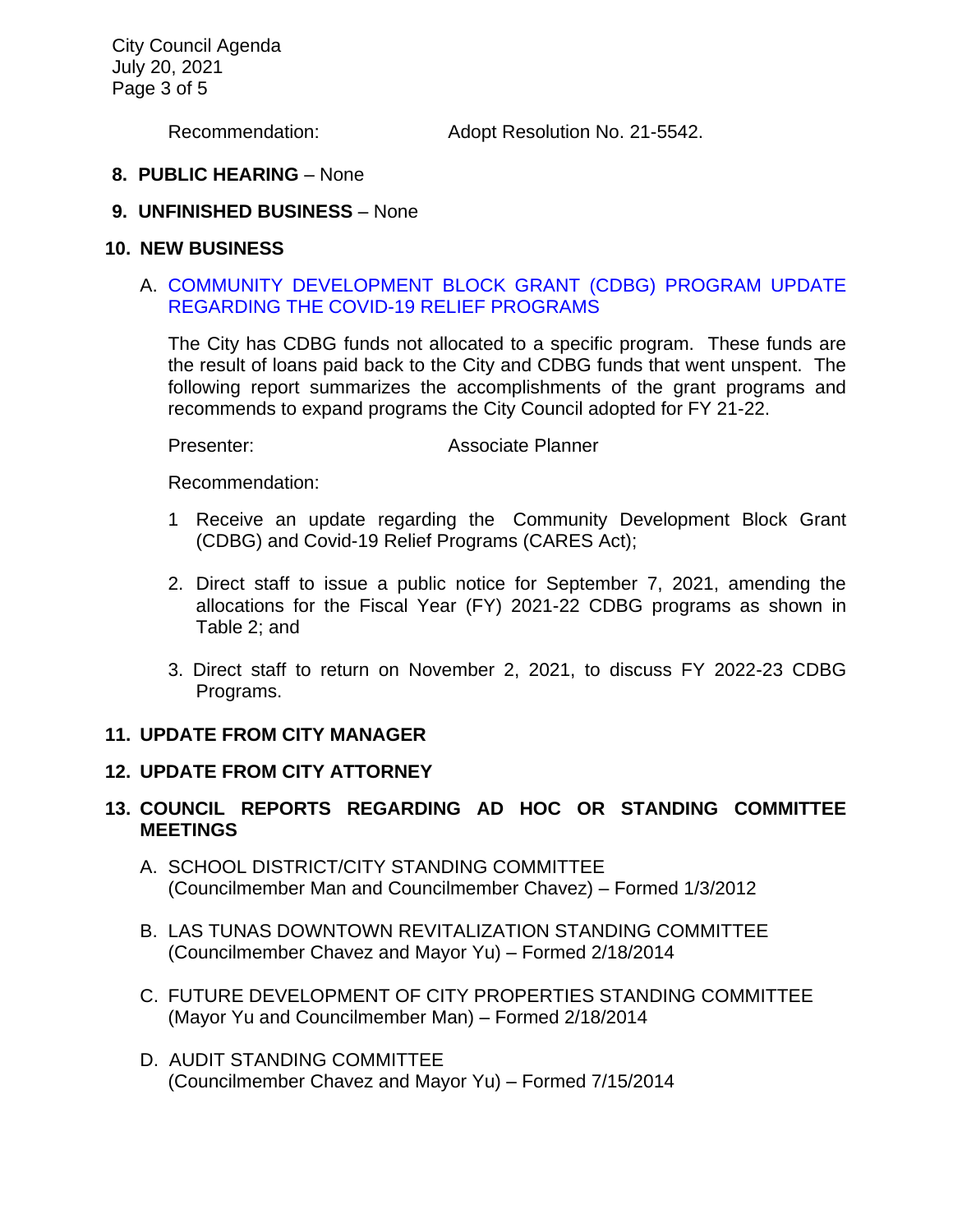City Council Agenda July 20, 2021 Page 4 of 5

- E. FACILITIES, PUBLIC WORKS, AND INFRASTRUCTURE STANDING **COMMITTEE** (Mayor Yu and Councilmember Man) – Formed 4/4/2017
- F. PRIMROSE PARK ART ELEMENT AD HOC (Councilmember Vizcarra and Mayor Yu) – Formed 5/19/20
- G. CITY BASED HOMELESS PLAN STANDING COMMITTEE (Councilmember Vizcarra and Mayor Pro Tem Sternquist) – Formed 3/16/21

# **14. COUNCIL ITEMS SEPARATE FROM THE CITY MANAGER'S REGULAR AGENDA**

- A. COUNCILMEMBER MAN
- B. COUNCILMEMBER VIZCARRA
- C. COUNCILMEMBER CHAVEZ
- D. MAYOR PRO TEM STERNQUIST
- E. MAYOR YU

# **15. ADDITIONAL PUBLIC COMMENTS ON ITEMS NOT LISTED ON THE AGENDA**

The City Council will now hear additional public comments regarding items not listed on the agenda. The procedure to address the City Council is highlighted on the first page of this agenda.

# **16. ADJOURNMENT**

PARKS & RECREATION COMMISSION 7:30 P.M. JULY 21, 2021 PLANNING COMMISSION 7:30 P.M. JULY 27, 2021 CITY COUNCIL 7:30 P.M. AUGUST 3, 2021 TRANSPORTATION AND PUBLIC SAFETY 7:30 P.M. TBD **COMMISSION** 

In compliance with the Americans with Disabilities Act, if you need special assistance to participate in this meeting, please contact the City Clerk at (626) 285-2171. Notification 72 hours prior to the meeting will enable the City to make reasonable arrangements to ensure accessibility to this meeting.

Notice: Staff reports or other written documentation relating to each item of business of this Agenda are available for viewing on the City's website a[t](about:blank) [www.templecity.us](about:blank) and are on file in the Office of the City Clerk located at City Hall, 9701 Las Tunas Drive, Temple City, California, and available for review during regular office